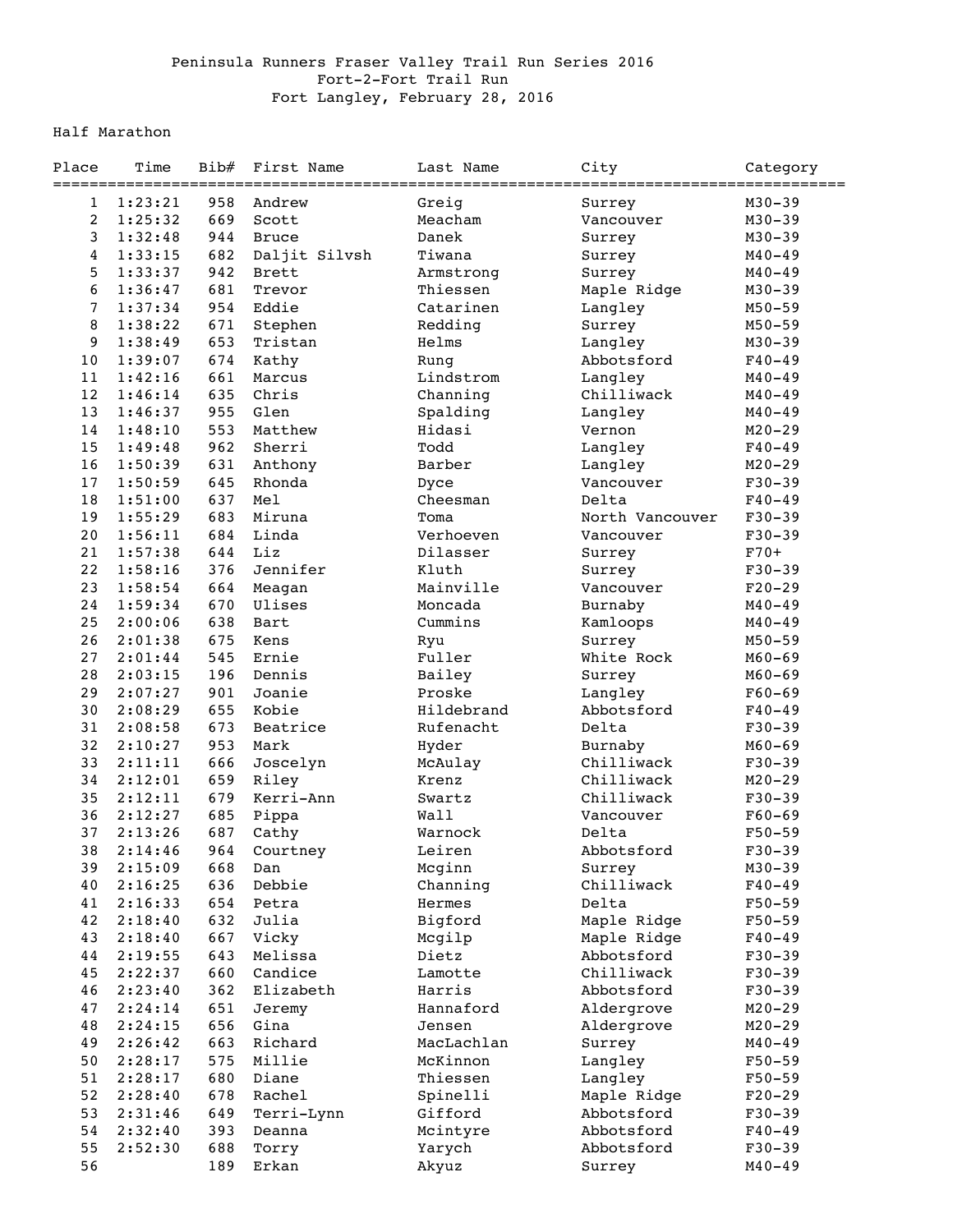| Place          | Time  | Bib# | First Name     | Last Name      | City<br>:============================== | Category   |
|----------------|-------|------|----------------|----------------|-----------------------------------------|------------|
| 1              | 30:04 | 618  | Darren         | Walton         | North Vancouver                         | $M40 - 49$ |
| $\overline{c}$ | 31:28 | 676  | Joshua         | Saffold        | Langley                                 | $M30 - 39$ |
| 3              | 31:31 | 945  | Samuel         | Garzitto       | Surrey                                  | M19&under  |
| 4              | 32:01 | 622  | Olivia         | Willett        | Coquitlam                               | F19&under  |
| 5              | 32:20 | 549  | Doug           | Giles          | North Vancouver                         | $M30 - 39$ |
| 6              | 32:22 | 506  | Robert         | Barber         | Langley                                 | $M50 - 59$ |
| $\overline{7}$ | 34:17 | 961  | Tyler          | Laird          | Cardigan                                | M19&under  |
| 8              | 34:33 | 517  | Steven         | Corsan         | Abbotsford                              | $M20 - 29$ |
| 9              | 34:53 | 963  | Jason          | Fluckiger      | Surrey                                  | $M30 - 39$ |
| 10             | 35:44 | 509  | Jaylene        | <b>Billows</b> | Langley                                 | $F30 - 39$ |
| 11             | 35:45 | 605  | Lucas          | Smith          | Abbotsford                              | M19&under  |
| 12             | 35:57 | 628  | Andrew         | Wyllie         | Surrey                                  | $M40 - 49$ |
| 13             | 36:17 | 574  | Jamie          | McKerrow       | Delta                                   | $M50 - 59$ |
| 14             | 36:22 | 575  | Paul           | Bulcock        | Langley                                 | $M40 - 49$ |
| 15             | 37:14 | 548  | Krista         | Gilbert        | Surrey                                  | $F40 - 49$ |
| 16             | 37:34 | 957  | Paolo          | Valli          | Langley                                 | M19&under  |
| 17             | 37:37 | 956  | Peter          | Meier          | Langley                                 | M19&under  |
| 18             | 38:01 | 534  | Manjinder      | Dhatt          | Abbotsford                              | $M30 - 39$ |
| 19             | 38:07 | 973  | Wes            | Stewart        | Langley                                 | $M50 - 59$ |
| 20             | 38:09 | 974  | Navtej         | Bring          | Surrey                                  | $M50 - 59$ |
| 21             | 38:19 | 609  | Mike           | Sturgeon       | Langley                                 | $M50 - 59$ |
| 22             | 38:27 | 547  | Raegan         | Gibb           | Surrey                                  | $M30 - 39$ |
| 23             | 38:52 | 507  | Tom            | Barichello     | Langley                                 | $M50 - 59$ |
| 24             | 39:26 | 560  | Michael        | Kiers          | Langley                                 | $M30 - 39$ |
| 25             | 39:36 | 949  | Trevor         | Anderson       |                                         | $M30 - 39$ |
| 26             | 39:40 | 580  | Alyssa         | Mitchell       | Chilliwack                              | $F20-29$   |
| 27             | 39:47 | 608  | Anne           | Sturgeon       | Langley                                 | $F60 - 69$ |
| 28             | 40:08 | 960  | Kurt           | Laird          | Cardigan                                | $M40 - 49$ |
| 29             | 40:15 | 603  | Simon          | Skillen        | Surrey                                  | $M40 - 49$ |
| 30             | 40:17 | 429  | Don            | Sparks         | Surrey                                  | $M50 - 59$ |
| 31             | 40:19 | 604  | Cathy          | Smith          | Abbotsford                              | $F50 - 59$ |
| 32             | 40:20 | 941  | Roger          | Antoniazzi     | Surrey                                  | $M50 - 59$ |
| 33             | 40:20 | 527  | Arjun          | Dhatt          | Surrey                                  | M19&under  |
| 34             | 40:28 | 590  | Harpreet Singh | Pandher        | Surrey                                  | $M40 - 49$ |
| 35             | 40:49 | 355  | Manuel         | Garzitto       | Surrey                                  | $M50 - 59$ |
| 36             | 40:52 | 508  | Raymond        | Belarmino      | Blaine                                  | $M30 - 39$ |
| 37             | 41:04 | 576  | Brian          | Mcnutt         | Surrey                                  | $M50 - 59$ |
| 38             | 41:05 |      | 530 Gurman     | Dhatt          | Surrey                                  | M19&under  |
| 39             | 41:05 | 642  | Iqbal          | Dhatt          | Surrey                                  | $M30 - 39$ |
| 40             | 41:20 | 588  | Rachael        | Paje           | Surrey                                  | $F50 - 59$ |
| 41             | 41:23 | 539  | Evan           | Dyce           | Aldergrove                              | M19&under  |
| 42             | 41:29 | 401  | Mark           | Mori           | Surrey                                  | $M40 - 49$ |
| 43             | 42:01 | 619  | Michelle       | Wardle         | Surrey                                  | $F40 - 49$ |
| 44             | 42:04 | 591  | George         | Patton         | Mission                                 | $M30 - 39$ |
| 45             | 42:17 | 621  | Elizabeth      | Wells          | Surrey                                  | $F30-39$   |
| 46             | 42:24 | 502  | Iggy           | Alcantara      | West Vancouver                          | $M20 - 29$ |
| 47             | 42:28 | 615  | Heather        | Wakely         | Chilliwack                              | $F30-39$   |
| 48             | 42:30 | 946  | Jayne          | Nelson         |                                         | $F50 - 59$ |
| 49             | 42:33 | 969  | Gurmeet        | Grewal         | Surrey                                  | $M40 - 49$ |
| 50             | 43:03 | 544  | Ray            | Fouquette      | Langley                                 | $M50 - 59$ |
| 51             | 43:25 | 967  | Paul           | Bishop         | Langley                                 | $M50 - 59$ |
| 52             | 43:34 | 611  | Alex           | Taylor         | Langley                                 | $M60 - 69$ |
| 53             | 43:39 | 641  | Devinder       | Dhatt          | Surrey                                  | $F30-39$   |
| 54             | 43:58 | 515  | Laurie         | Carstensen     | Cultus Lake                             | $F40 - 49$ |
| 55             | 44:00 | 552  | Sue            | Hartford       | Surrey                                  | $F40 - 49$ |
| 56             | 44:00 | 382  | Stacey         | Lambert        | Surrey                                  | $F40 - 49$ |
| 57             | 44:17 | 538  | Robert         | Durrant        | Langley                                 | $M50 - 59$ |

 58 44:28 650 Danette Haar Aldergrove F40-49 59 44:30 540 Josh Dyce Aldergrove M19&under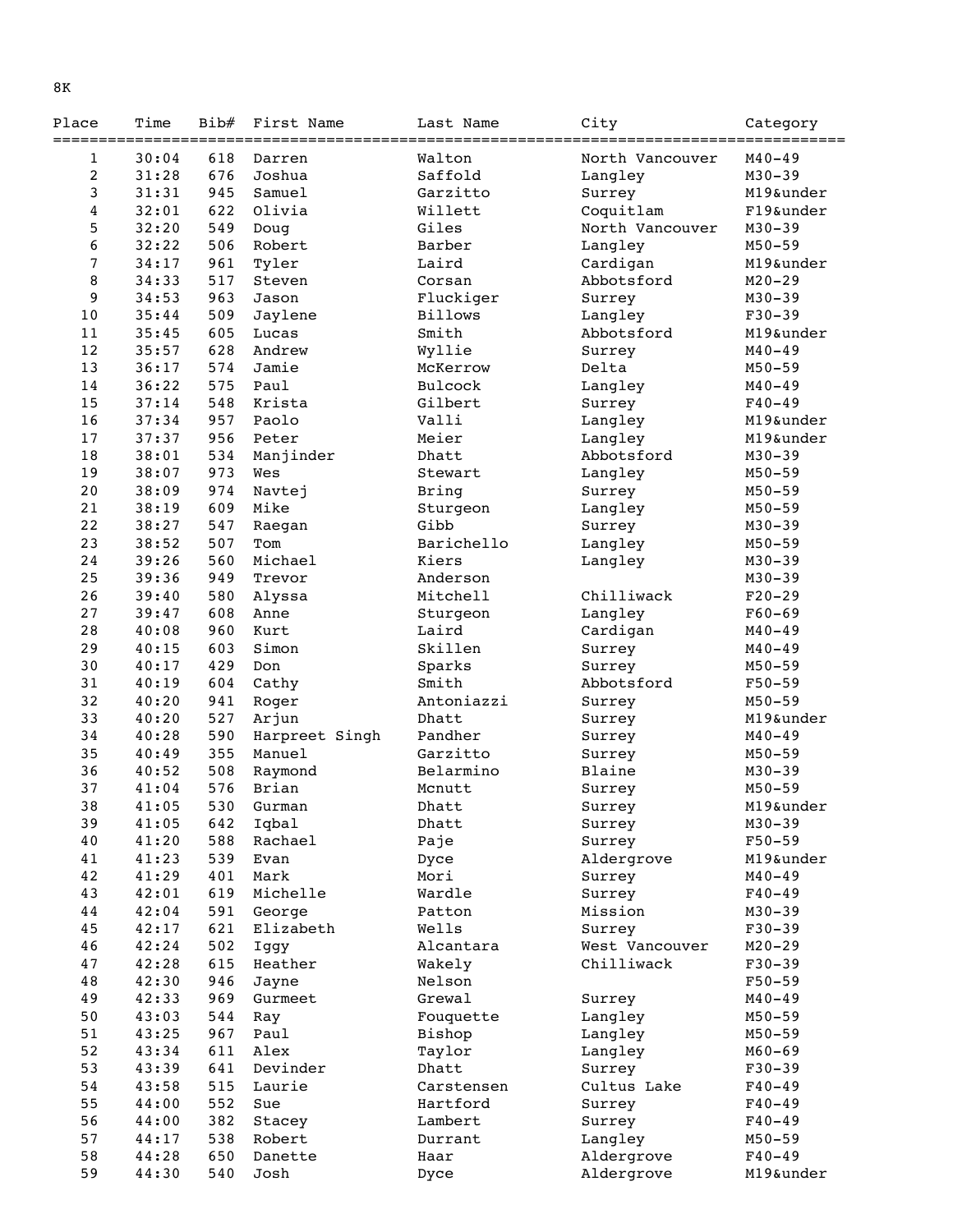| 60  | 44:33 | 606 | Jeremy         | Spurgeon         | Surrey          | $M30 - 39$ |
|-----|-------|-----|----------------|------------------|-----------------|------------|
| 61  | 44:40 | 501 | Anastasiya     | Abmiotka         | Langley         | $F20-29$   |
| 62  | 44:55 | 573 | Don            | Mcgregor         | Langley         | $M30 - 39$ |
| 63  | 44:58 | 952 | Bryan          | Wilkinson        |                 | $M40 - 49$ |
| 64  | 45:09 | 564 | Ashley         | Kuczynski        | Langley         | $F30 - 39$ |
| 65  | 45:53 | 966 | Gary           | Olshaski         | Langley         | $M60 - 69$ |
| 66  | 46:17 | 959 | Brian          | Parkinson        | Langley         | $M70+$     |
| 67  | 46:24 | 368 | Mile           | Jovanovic        | Surrey          | $M60 - 69$ |
| 68  | 46:30 | 567 | Joe            | Lamb             | Cultus Lake     | $M40 - 49$ |
| 69  | 46:35 | 625 | Noah           | Wilson           | Abbotsford      | M19&under  |
| 70  | 46:40 | 623 | Kirsten        | Wilson           | Surrey          | $F40 - 49$ |
| 71  | 47:07 | 601 | Joshua         | Rozenek          |                 | M19&under  |
| 72  |       |     |                |                  | Langley         |            |
|     | 47:12 | 533 | Jujhor         | Dhatt            | Surrey          | M19&under  |
| 73  | 47:20 | 640 | Anup           | Dhatt            | Surrey          | $M40 - 49$ |
| 74  | 47:25 | 975 | Tanug          | Jain             | Surrey          | $M30 - 39$ |
| 75  | 47:32 | 342 | Evan           | Durrant          | Langley         | M19&under  |
| 76  | 47:37 | 523 | Megan          | Devlin           | Abbotsford      | $F40 - 49$ |
| 77  | 47:45 | 582 | Leah           | Montgomery       | Coquitlam       | $F40 - 49$ |
| 78  | 47:53 | 626 | Audrey         | Wolf             | Coquitlam       | $F40 - 49$ |
| 79  | 47:55 | 537 | Natasha        | Duchesne         | Mission         | $F30 - 39$ |
| 80  | 47:58 | 596 | Colleen        | Ponzini          | Surrey          | $F50 - 59$ |
| 81  | 48:08 | 437 | Susan          | Taylor           | Abbotsford      | $F40 - 49$ |
| 82  | 48:25 | 585 | Ross           | Nicholson        | Surrey          | $M50 - 59$ |
| 83  | 48:30 | 594 | Dina           | Pharand          | Surrey          | $F40 - 49$ |
| 84  | 48:33 | 561 | Diane          | Kitazaki         | Surrey          | $F40 - 49$ |
| 85  | 48:37 | 532 | Jasvinder      | Dhatt            | Surrey          | $F30 - 39$ |
| 86  | 48:37 | 566 | Melanie        | Lalas            | Langley         | $F30 - 39$ |
| 87  | 48:38 | 503 | Jasbir         | Atwal            | Delta           | $F60 - 69$ |
| 88  | 48:46 | 541 | Kimberly       | Dyce             | Aldergrove      | $F30-39$   |
| 89  | 48:46 | 624 | Leah           | Wilson           | Abbotsford      | $F40 - 49$ |
| 90  | 49:05 | 943 | Tricia         | Cowly            |                 | $F40 - 49$ |
| 91  | 49:14 | 579 | Sabrina        | Mill             | Surrey          | $F40 - 49$ |
| 92  | 49:34 | 598 | Sondra         | Ramsden          |                 | $F50 - 59$ |
| 93  |       |     |                |                  | Surrey          |            |
|     | 49:50 | 970 | Harpreet Singh | Grewal           | Surrey          | $M40 - 49$ |
| 94  | 49:55 | 510 | Karen          | Brandson         | Abbotsford      | $F50 - 59$ |
| 95  | 50:01 | 518 | Chris          | Craig            | Surrey          | $M40 - 49$ |
| 96  | 50:01 | 519 | Hayden         | Craig            | Surrey          | M19&under  |
| 97  | 50:01 | 324 | Sigai          | Demong           | North Vancouver | $M40 - 49$ |
| 98  | 50:01 | 543 | Scott          | Formby           | Langley         | $M40 - 49$ |
| 99  | 50:01 | 971 | Scott          | Pettie           | Langley         | $M30 - 39$ |
| 100 | 50:01 | 593 | Seth           | Pettie           | Langley         | M19&under  |
| 101 | 50:08 | 597 | Neil           | Ramsden          | Surrey          | $M50 - 59$ |
| 102 | 50:24 | 598 | Meredith       | Brandson         | Abbotsford      | $F30-39$   |
| 103 | 50:40 | 602 | Tara           | Rozenek          | Langley         | $F30-39$   |
| 104 | 50:58 | 617 | Janice         | Walsh            | Surrey          | $F50 - 59$ |
| 105 | 51:10 | 521 | Carrie-Ann     | DeBruyn          | Langley         | $F30-39$   |
| 106 | 51:40 | 546 | William        | George           | Abbotsford      | $M70+$     |
| 107 | 51:42 | 974 | Jennifer       | Robinson         | Langley         | $F40 - 49$ |
| 108 | 51:54 | 516 | Greg           | Christensen      | Surrey          | $M40 - 49$ |
| 109 | 51:59 | 563 | Leanne         | Krauss           | Surrey          | $F50 - 59$ |
| 110 | 52:40 | 542 | Sarah          | Formby           | Langley         | $F30-39$   |
| 111 | 52:40 | 592 | Rachel         | Pettie           | Langley         | $F30-39$   |
| 112 | 54:15 | 522 | Corrie         | Denhoed          | Surrey          | $F50 - 59$ |
| 113 | 54:17 | 965 | Harpreet Singh | Deol             | Surrey          | $M40 - 49$ |
| 114 | 54:19 | 599 | Catherine      | Randall          | Port Moody      | $F50 - 59$ |
|     |       |     |                |                  |                 |            |
| 115 | 54:29 | 968 | Jatinder Kaur  | Grewal           | Surrey          | $F40 - 49$ |
| 116 | 54:31 | 951 | James          | Pearson          |                 | $M20 - 29$ |
| 117 | 55:07 | 972 | Trish          | Griffith Stewart | Langley         | $F50 - 59$ |
| 118 | 55:13 | 578 | Roseline       | Melzer           | Coquitlam       | $F50 - 59$ |
| 119 | 55:14 | 947 | Teri           | Sabot            | Burnaby         | $F40 - 49$ |
| 120 | 55:28 | 948 | Sharon         | Anderson         |                 | $F40 - 49$ |
| 121 |       |     |                | Davies           | Surrey          | $F50 - 59$ |
|     | 56:20 | 520 | Miriam         |                  |                 |            |
| 122 | 56:56 | 556 | Barbara        | Kawasaki         | Surrey          | $F60 - 69$ |
| 123 | 57:06 | 531 | Hammer         | Dhatt            | Surrey          | M19&under  |